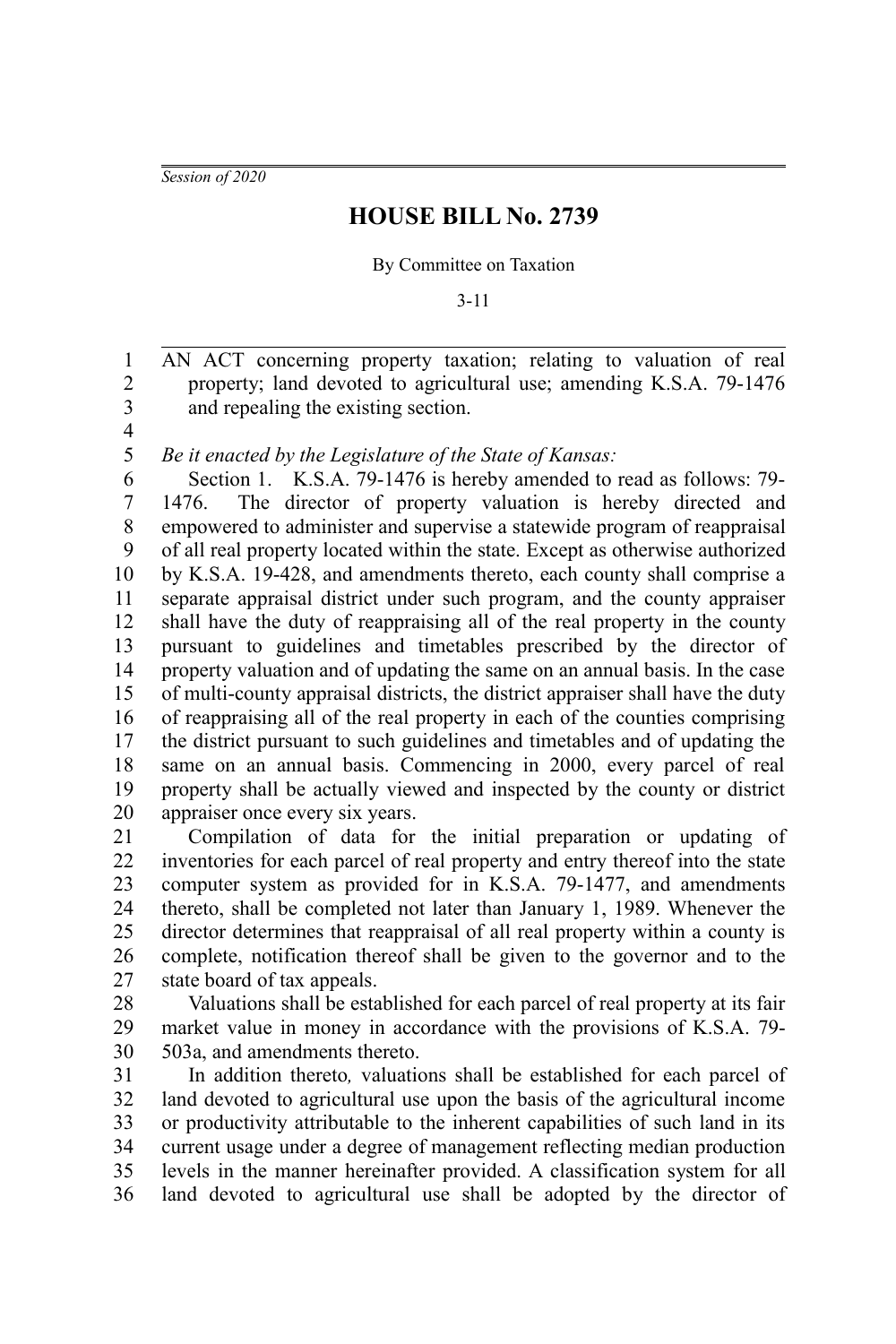property valuation using criteria established by the United States department of agriculture soil *natural resources* conservation service. For all taxable years commencing after December 31, 1989, all land devoted to agricultural use which *that* is subject to the federal conservation reserve program shall be classified as cultivated dry land for the purpose of valuation for property tax purposes pursuant to this section. For all taxable years commencing after December 31, 1999, all land devoted to agricultural use which *that* is subject to the federal wetlands reserve program shall be classified as native grassland for the purpose of valuation for property tax purposes pursuant to this section. Productivity of land devoted to agricultural use shall be determined for all land classes within each county or homogeneous region based on an average of the eight calendar years immediately preceding the calendar year which *that* immediately precedes the year of valuation, at a degree of management reflecting median production levels. The director of property valuation shall determine median production levels based on information available from state and federal crop and livestock reporting services, the soil*natural resources* conservation service, and any other sources of data that the director considers appropriate. 1 2 3 4 5 6 7 8 9 10 11 12 13 14 15 16 17 18 19

The share of net income from land in the various land classes within each county or homogeneous region-which *that* is normally received by the landlord shall be used as the basis for determining agricultural income for all land devoted to agricultural use except pasture or rangeland. The net income normally received by the landlord from such land shall be determined by deducting expenses normally incurred by the landlord from the share of the gross income normally received by the landlord. The net rental income normally received by the landlord from pasture or rangeland within each county or homogeneous region shall be used as the basis for determining agricultural income from such land. The net rental income from pasture and rangeland which *that* is normally received by the landlord shall be determined by deducting expenses normally incurred from the gross income normally received by the landlord. Commodity prices, crop yields and pasture and rangeland rental rates and expenses shall be based on an average of the eight calendar years immediately preceding the calendar year which *that* immediately precedes the year of valuation. *For taxable years commencing prior to January 1, 2022,* net income for every land class within each county or homogeneous region shall be capitalized at a rate determined to be the sum of the contract rate of interest on new federal land bank loans in Kansas on July 1 of each year averaged over a five-year period—which *that* includes the five years immediately preceding the calendar year which *that* immediately precedes the year of valuation, plus a percentage not less than 0.75% nor more than 2.75%, as determined by the director of property valuation, except that the 20 21 22 23 24 25 26 27 28 29 30 31 32 33 34 35 36 37 38 39 40 41 42 43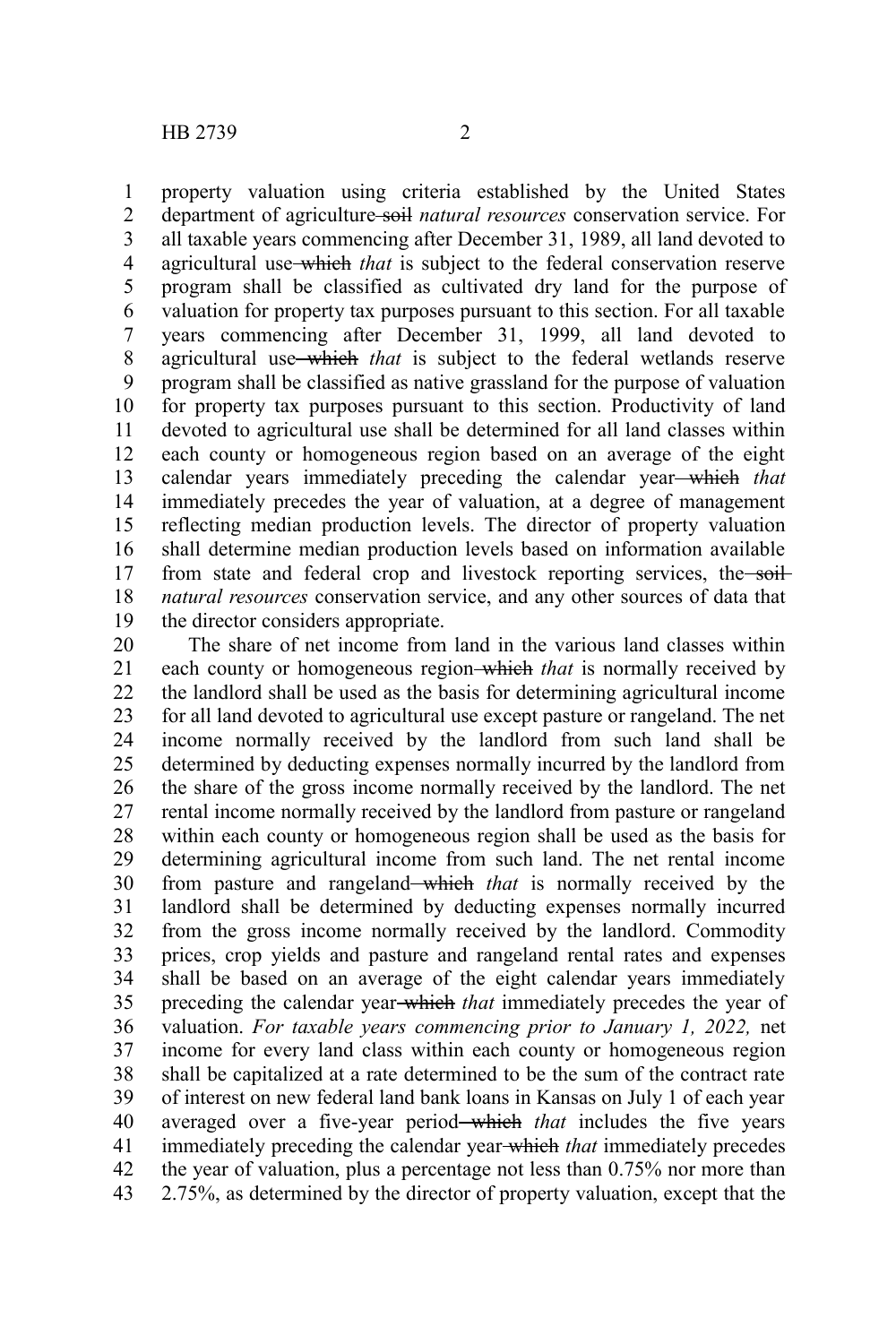capitalization rate calculated for property tax-vear *years* 2003, and all such years thereafter *through 2021*, shall not be less than 11% nor more than 1 2

12%. *For all taxable years commencing after December 31, 2021, net income for every land class within each county or homogeneous region shall be capitalized at a rate not less than 13%.* 3 4 5

*For all taxable years commencing after December 31, 2021, commodity prices, crop yields and crop mix for each calendar year shall be based only on data of such calendar year. Accordingly, for all taxable years commencing after December 31, 2021, the director of property valuation shall not use the methodology commonly referred to as the method of moving averages that calculates multi-year averages for commodity prices, crop yields and crop mix for each calendar year. The director shall continue to use the average of eight calendar years landlord net income for purposes of valuation as provided in this section.* 6 7 8 9 10 11 12 13 14

Based on the foregoing procedures the director of property valuation shall make an annual determination of the value of land within each of the various classes of land devoted to agricultural use within each county or homogeneous region and furnish the same to the several county appraisers who shall classify such land according to its current usage and apply the value applicable to such class of land according to the valuation schedules prepared and adopted by the director of property valuation under the provisions of this section. 15 16 17 18 19 20 21 22

It is the intent of the legislature that appraisal judgment and appraisal standards be followed and incorporated throughout the process of data collection and analysis and establishment of values pursuant to this section. 23 24 25 26

For the purpose of the foregoing provisions of this section*,* the phrase "land devoted to agricultural use" shall mean and include land, regardless of whether it is located in the unincorporated area of the county or within the corporate limits of a city, which *that* is devoted to the production of plants, animals or horticultural products, including, but not limited to: Forages; grains and feed crops; dairy animals and dairy products; poultry and poultry products; beef cattle, sheep, swine and horses; bees and apiary products; trees and forest products; fruits, nuts and berries; vegetables; nursery, floral, ornamental and greenhouse products. Land devoted to agricultural use shall include land established as a controlled shooting area pursuant to K.S.A. 32-943, and amendments thereto, which shall be deemed to be land devoted to agricultural use. If a parcel has land devoted to agricultural purposes and land used for suburban residential acreages, rural home sites or farm home sites, the county appraiser shall determine the amount of the parcel used for agricultural purposes and value and assess it accordingly as land devoted to agricultural purposes. The county appraiser shall then determine the amount of the remaining land used for 27 28 29 30 31 32 33 34 35 36 37 38 39 40 41 42 43